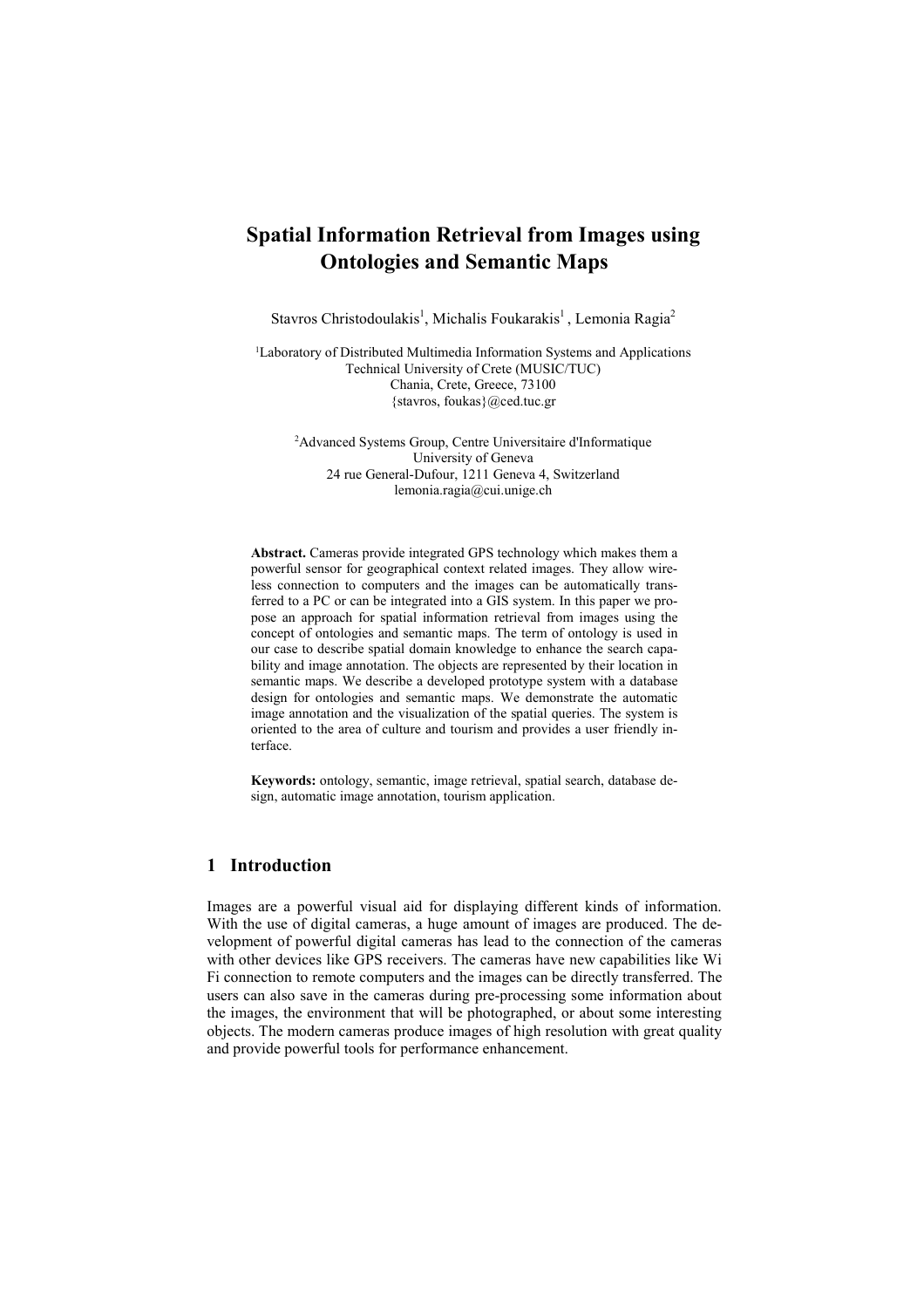The images with their GPS information can serve as a useful tool for spatial information extraction. With an appropriate framework, the users can achieve an automatic spatial information retrieval. The semantic context of the images can be extracted and saved and, in principle, every user can have access to it and display it. This challenges the users to find new ways to use the above information for professional and personal reasons in a flexible and easy-to-use process.

Spatial information retrieval is concerned with the selection of geo-related information. It is the aspect of information retrieval that emphasizes the spatial context. The goal of this paper is to describe an approach for spatial information retrieval using the semantics and the location of information objects. Our approach is based on the assumption that the objects with their locations are represented on the basis of exact coordinates. There are spatial relations between objects which are metric (distance) or ordinal relation (direction). We use ontologies to overcome the problem of semantic heterogeneity and semantic maps in order to identify objects that have semantic meaning in a specific location. We describe a prototype for spatial information retrieval by integrating the images with semantic information. The current prototype is demonstrated for culture and tourism purposes.

#### 1.1 Related Work

Spatial information retrieval is widely used in different kind of applications, like environment protection, urban transportation, etc. [10]. In general, it is related to spatial queries that refer to location, interesting objects, features of objects, or historical information. There are different approaches for spatial information retrieval depending on the data sources. In the area of Digital Libraries, a system for automatic processing is introduced for geospatial information [11]. It is based on the place names, their attributes and some spatial relationships between the objects. The indexing and retrieval methods for geo-referenced information in Digital Libraries to provide efficient access has also been examined [12].

The use of ontologies for image annotation is proposed in different approaches  $[6, 7, 8]$ . The main goal of using an ontology is to use the background knowledge in terms of assigning words for improving the automatic image annotation, indexing, searching and retrieval. In the Geographic Information Systems society, the ontological modeling of spatial objects and relationships is a useful method for search and analysis of spatial data [13]. An upper level ontological modeling is also proposed for thematic, temporal and spatial queries in the spatial domain [14]. Another approach proposes the use of ontology of place which combines coordinate data with spatial relationships between places [3]. For spatial information retrieval on the web, the ontological modeling with machine learning techniques for the extraction of geographic information of web documents has been introduced [2]. For the same purpose, the domain and geographical ontologies are supposed to enrich the web documents with well defined meaning and to expand the spatial query techniques [9].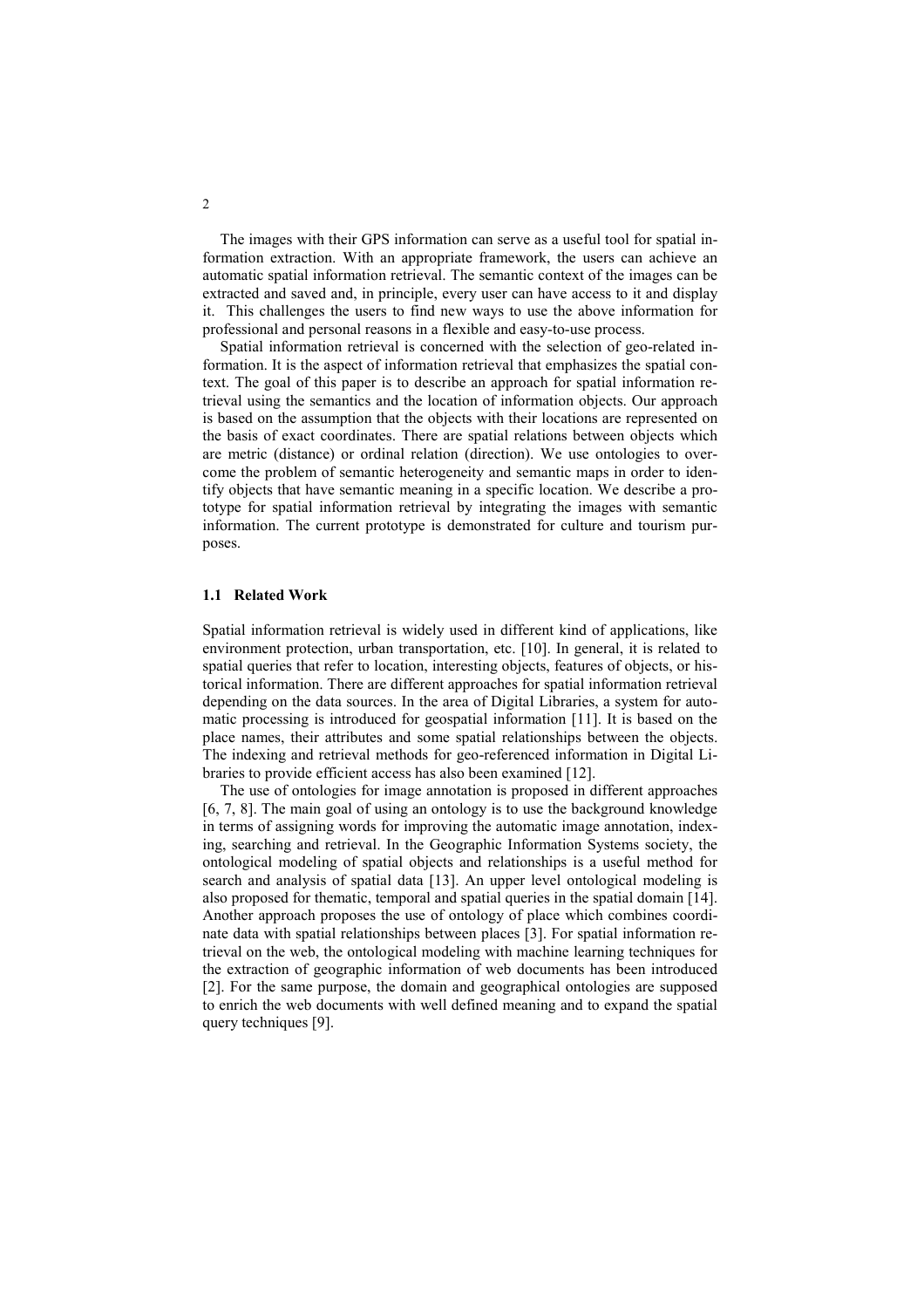In the application of culture and tourism there are tools that provide geographic information functionalities by combining the location and topological relationships of spatial objects and use maps to present them [15]. There are also systems which use the GPS information to provide multimedia tourist information [4].

### 2 An approach for spatial information retrieval

A very big problem with annotation and indexing of (multimedia) information is the inconsistency of the names used for the annotation. If text words are used for annotation of an image there will be problems of different spellings, problems of synonyms, problems of knowing or remembering a word that has been used for annotation. In addition, different people will use different words to index the same object or different words to search for it. The result is that the search very often fails giving small recall and precision.

### 2.1 Ontologies

Ontologies have the advantage that they are "common conceptualizations of a knowledge domain", which means that they are accepted terms by a community for describing the knowledge of a domain. If an ontology is known and used by everybody for annotating information and searching for information, then all the above problems of search are eliminated. Thus the use of ontologies for annotation and search is very important for the community of users.

#### 2.2 Semantic Maps

Semantic maps are digital maps which have the capability to associate for each pixel of the map its coordinates. These objects have their location based on the two dimensional coordinates of GPS positions associated with their spatial footprints and a common conceptual meaning. They are important because they give semantic information about objects. This information typically includes the type of the object and the name of the object. Both the type and the name exist in an ontology of objects which is of a particular kind.

In particular the semantic map is essentially a database of important objects in a geographic space which have representations on maps. With each important object the GPS coordinates of its footprint which gives the location are recorded in the database along with the name of the object (and possibly additional information about it). At the time of image taking the GPS coordinates of the user are recorded also in the camera.

Semantic maps use the concepts of one or more ontologies to annotate important objects of the real world that have a map representation. In addition to the names that they use (which are taken from the ontologies), they also register their location of those concepts. The advantages of the semantic maps are: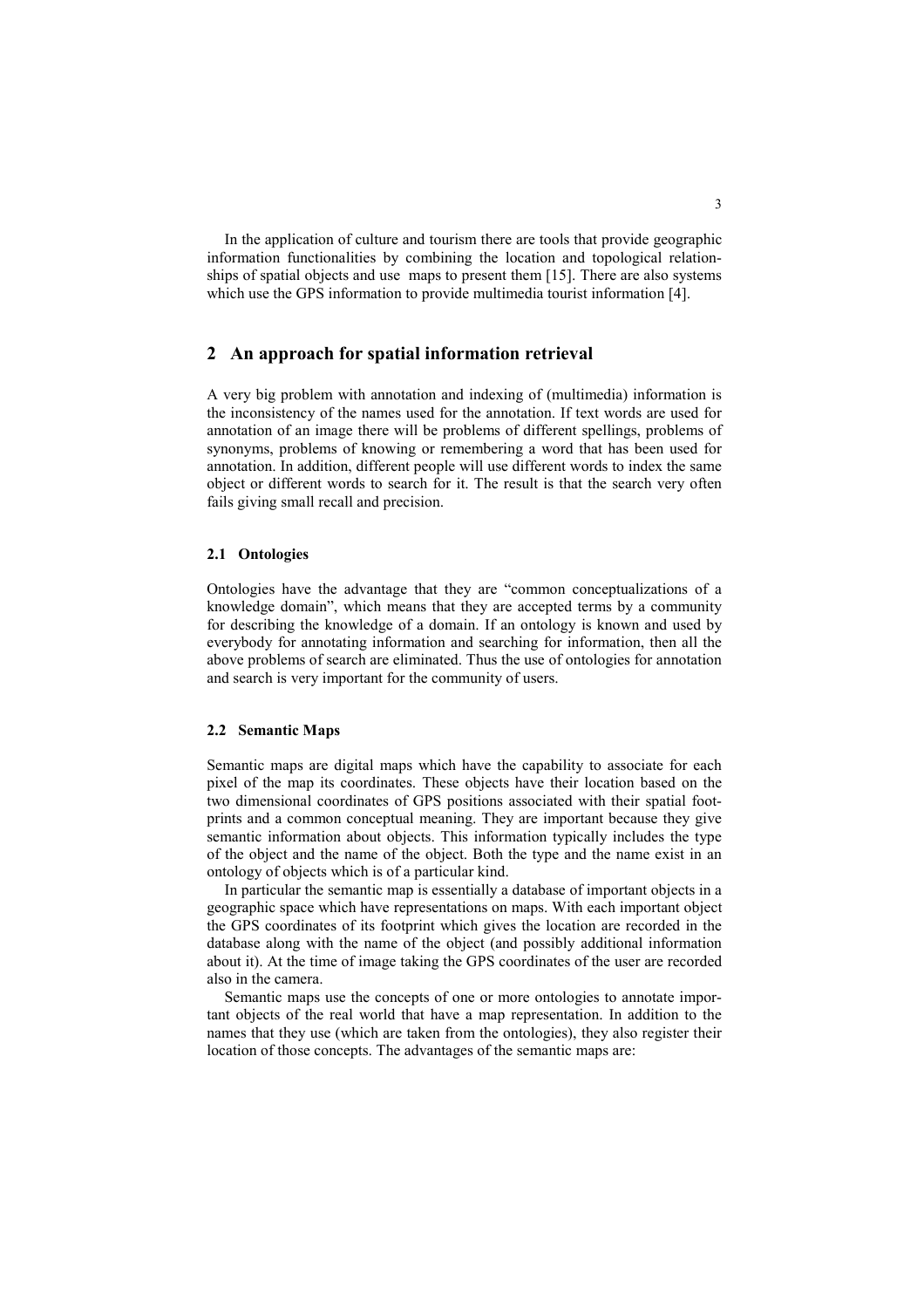- they can be searched using ontology terms,
- they can visually show on the top of a map the location of important objects of the area (allowing interaction with them),
- they can visually show on the top of a map image the location of the important artifacts of an area,
- they can inform the user about the existence of an important artifact near his current location and
- they can also provide to the user all the information about the artifact, like its kind (ontology name), its type and information about the specific instance.

They are used later on for the detection of the nearest to the user object of the Semantic map, and the transfer of its attributes (name, descriptions, etc.) to the image attributes of a database.

# 3 The Developed Prototype System

The objective of the prototype developed is to show the use of ontologies and semantic maps in the automatic annotation of images taken by a user while traveling as a tourist.

In this approach we consider the Entity Relationship Model (ER) [1] as a basis for a successful use of a powerful ontology and semantic map server. The ontology database contains a number of ontologies (fig. 1). Each ontology is composed of a hierarchy of semantic types. A semantic type has a name and a set of semantic attributes. The semantic attributes may be different for each type and they may have a name and a value. It can accommodate ontologies of different kinds. Each ontology has a unique identifier and an ontology name and a number of semantic types. Each semantic type may have instances, usually called individuals in the semantic language terminology. Since there may be more that one objects with the same name the system should guarantee unique identification. The location of the object can be used to uniquely identify the particular object.

The semantic map database has a number of semantic maps (fig. 1). Each semantic map has a number of pixels of the map that correspond to GPS coordinates. Each semantic map also has a transformation matrix associated with it for transforming pixels to GPS points. It has information about semantic map individuals. A semantic map individual is an important object with a spatial location which is described by its GPS footprint which is actually the GPS locations of the polygon of its footprint on the map.

4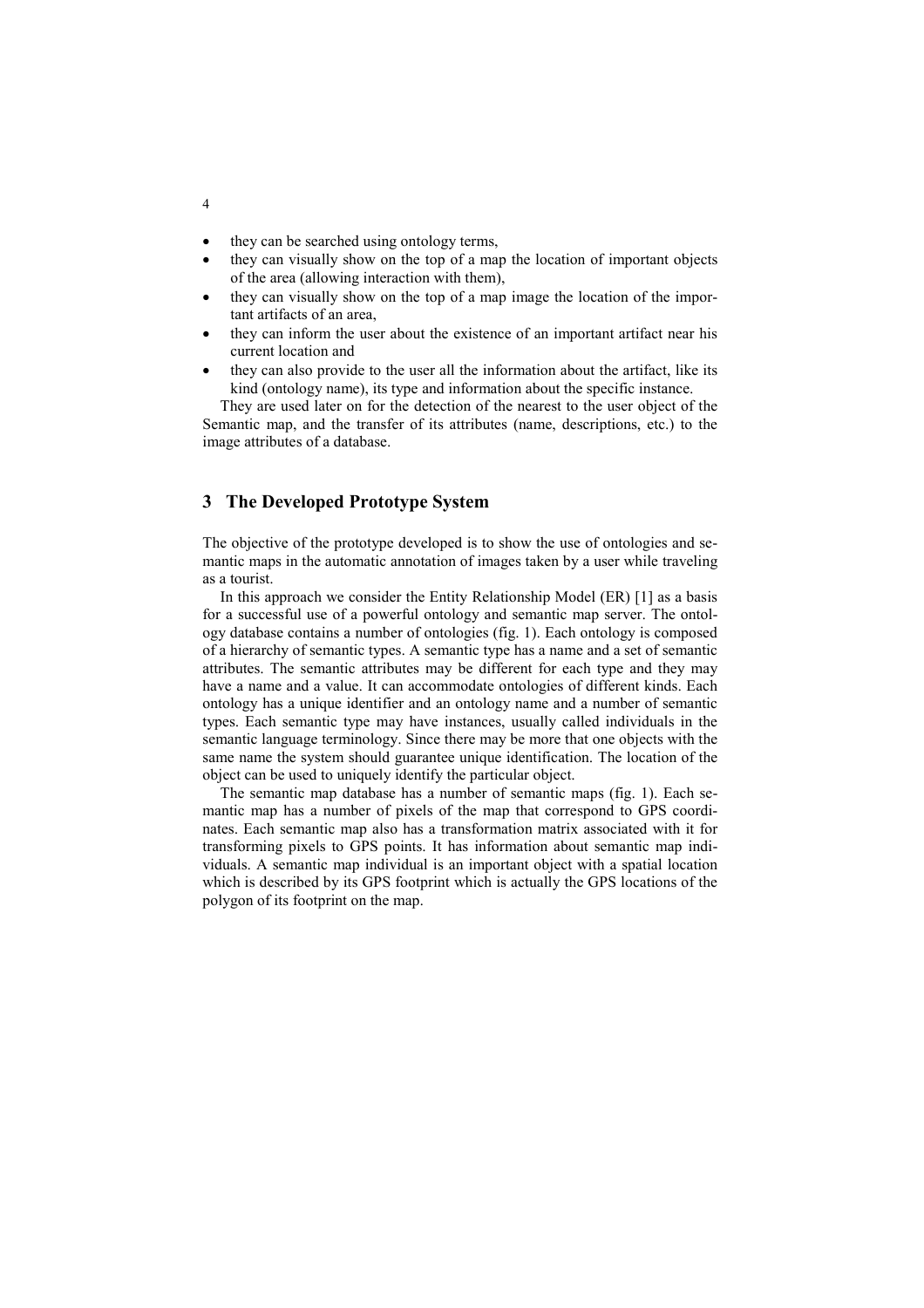

Fig. 1. The Entity Relationship Model of a Powerful Ontology and Semantic Map server.

Interfaces that are based on semantic map information can support spatial queries such as "show the location of all the semantic objects on a map", "show the location of all the semantic objects of a particular kind on a map", "show me the nearest semantic object of a particular kind", "show me the name of the object nearest to my current GPS position", "give me all the images of a specific object", etc.

#### Design and Implementation of the Prototype

The prototype considers a user of a Ricoh camera equipped with a GPS receiver. The user walks around in a city and takes images of near-by buildings. Together with each image the GPS location is recorded. When all the images are downloaded from the camera to a laptop the software developed finds the GPS location from where the image was taken, it has access to a semantic map and calculates the distance to the nearest semantic object and uses the information about this in order to annotate the image.

We have applied this prototype in the city of Chania, Crete. The map of Chania was downloaded from Google Earth, as a platform for spatial information presentation [5]. Important semantic entities were recorded together with their location. An overlay layer was implemented to show the location and shape of every semantic entity on top of the map. As the mouse of the laptop moves on top of the map, the location of the mouse is also shown, and the nearest objects of the map to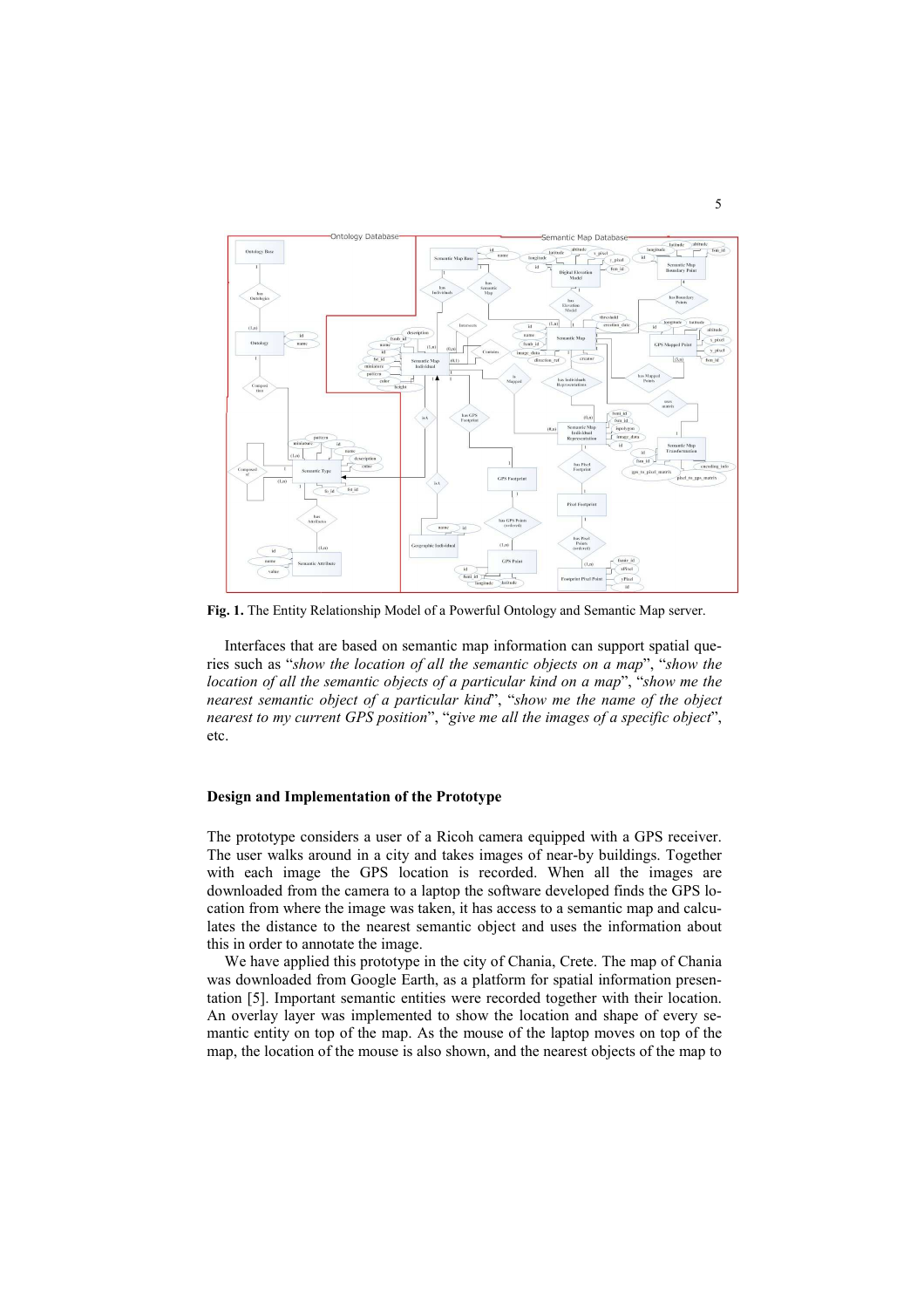the mouse position are highlighted. Images taken while walking on the city can be automatically annotated when transferred to the laptop.

Another function of the implemented system allows to browse through the images that exist in the laptop and see their location, as well as all the semantic information that has been associated with them through the access of the semantic map. The screen below shows a demonstration of semantic maps (fig. 2). A Google map of the city of Chania has been downloaded and used as a basic image for creating a semantic map. With the image we associate GPS coordinates.

The ontology database contains an ontology of geographic locations (simple ontology constructed by us for demonstration purposes, but any formal ontology can replace it), and an ontology on archeology. The screen (fig. 2) shows the objects of the database shown projected with a red color on the semantic map.

The demonstrator allows the user to select with the mouse one of those semantic objects and see the images associated with it. In this screen shot (fig. 2) one semantic object has been selected and its object has been turned to green. When a semantic object is selected, the images that have been taken with the Ricoh camera become available. In the screen shot shown, the semantic object that has been selected from the map is an object from the ontology "geography" which has a type "public garden", and the name of the individual is "public garden of Chania". All this information is information that has automatically been extracted from the ontology and semantic map database based on the GPS coordinates of the camera.

This screen (fig. 2) shows some of the functionalities offered: the capability to have more than one ontologies in the database (like geography), each ontology has types (like Public Garden), and types have individuals (like public garden of Chania). It demonstrates the capability to create semantic maps that show all the individuals of all the ontologies as active objects that can be selected on top of the map. In this semantic map of Chania we can demonstrate semantic types from the ontologies geography and archeology at the same time. Alternatively it is easy to generate a semantic map (fig. 2) that will be personalized so that it only contains types (active objects) from the ontology geography. It demonstrates the capability to associate images taken with the Ricoh camera with semantic objects, and access all the images related to a semantic object with a simple interface. It also displays the capability to annotate the images taken with information that has been extracted from the ontology and the semantic maps.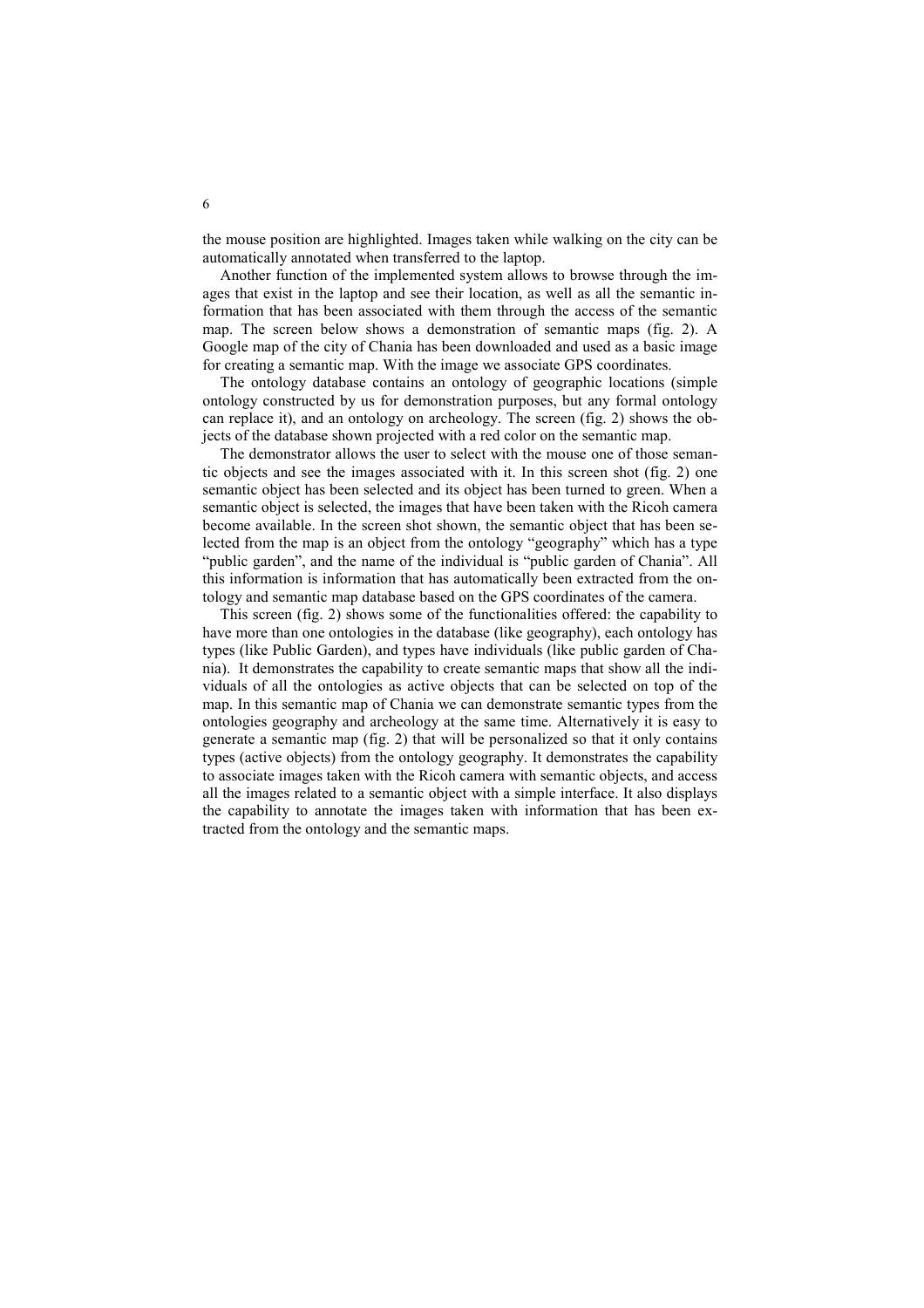

Fig. 2. A screen shot of a semantic map. The semantic objects belong to an ontology, they have a type and a name. They also have a location that is used to display the semantic objects of the ontologies on top of any map. The semantic objects are shown in red.

The same ontology browsing interface could allow the user to select certain types (like Byzantine churches and Venetian Forts) and ask the system to automatically create a semantic map with this information for the user. It's very important that the system can accommodate any number of ontologies with their types. There is no dependence from the specific ontologies used.

## 4 Conclusions

We presented an approach for spatial information retrieval from images in an open and user friendly environment. It provides the users the possibility to search and find spatial related information about interesting objects. The approach is based on the use of ontologies to overcome the semantic heterogeneity and semantic maps to better visualize and handle the extracted spatial information. For the implementation of the system we used a digital camera integrated with GPS location information. The demonstration is done for tourism and culture purposes. We experimented with the usage of the Ricoh 500SE camera with GPS capability to automate the information retrieval of the images.

We have also developed a complete database design for the server of ontologies and semantic maps. The prototypes demonstrate the automation in the assignment of annotation information related to important objects. The prototype has the ca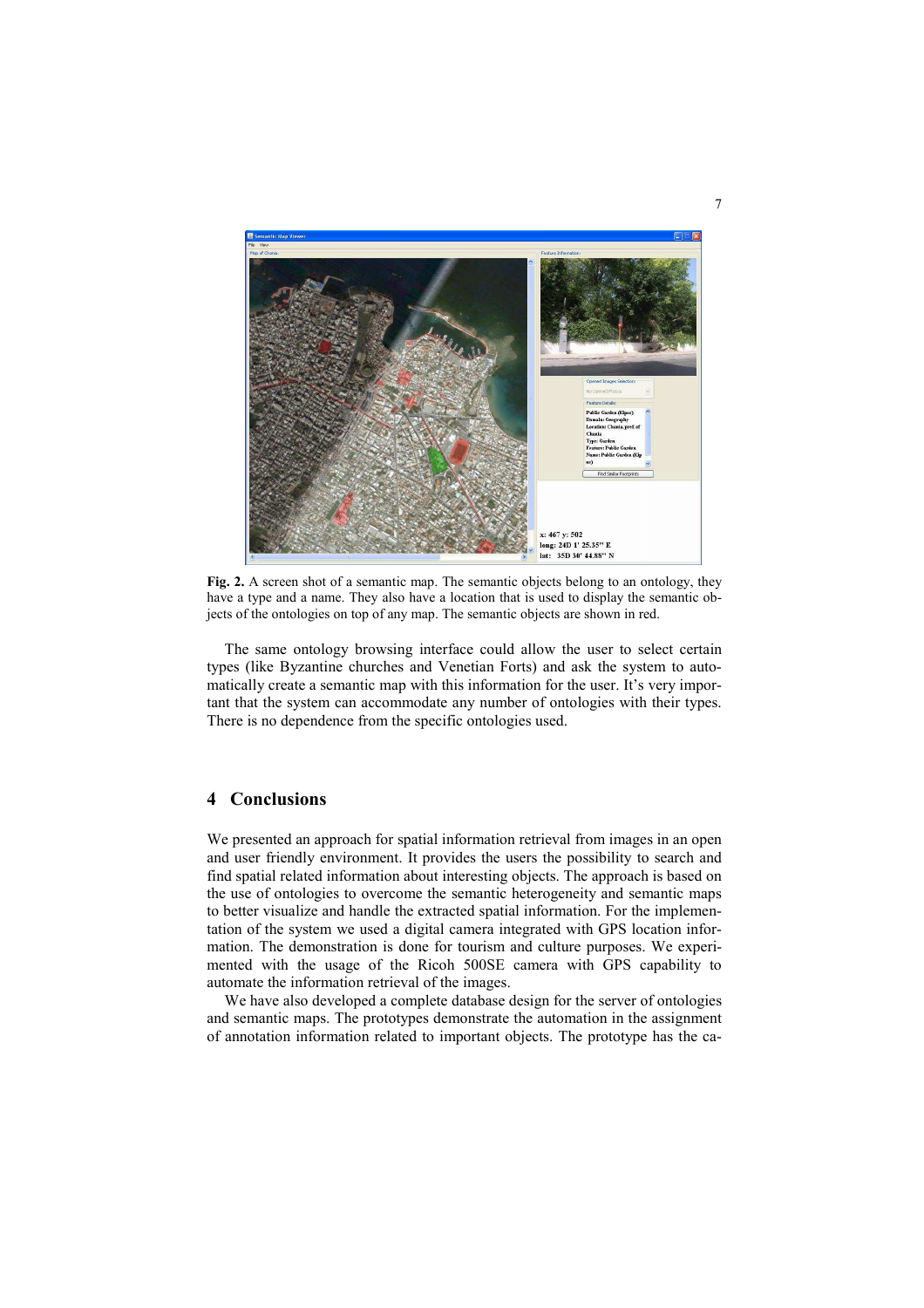pability to present the information of the semantic map database on top of maps, as well as to show the current GPS position of the user on top of the same maps. In addition, the user can select an object and see all the images.

We believe that the developed prototype can be used for more advanced applications in the future. It could be also an information system for tourisms. We are currently investigating more functionalities for spatial information retrieval and the improvement of the visualization to provide the user a better access and understanding of the results.

# **References**

- 1. Peter Pin-Shan Chen (1976): "The Entity-Relationship Model-Toward a Unified View of Data" In ACM Transactions on Database Systems (TODS). Vol. 1, Issue 1, pp. 9-36.
- 2. Jones C. B., Purves R., Ruas A., Sanderson M., Sester M., Van Kreveld M., Weibel R. (2002): Spatial Information Retrieval and Geographical Ontologies An Overview of the SPIRIT Project. In: 'SIGIR 2002: Proceedings of the 25th Annual International ACM SIGIR Conference on Research and Development in Information Retrieval August 11- 15, 2002, Tampere, Finland', ACM Press, pp.387 – 388.
- 3. Jones C. B., Alani H., Tudhope D., (2001): Geographical Information Retrieval with Ontologies of Place. In Proceedings of the International Conference on Spatial Information Theory, LNCS 2205, pp. 322-335.
- 4. Christodoulakis S., Kontogiannis P., Petridis P., Moumoutzis N., Anastasiadis M. and Margazas T., (1997): A Distributed Multimedia Tourism Information System. In Information and Communication Technologies in Tourism 1997. Proceedings of the International Conference in Edinburgh, Scotland (ENTER 97), pp. 295-306.
- 5. Google Earth 2008. Google Earth virtual globe. http://earth.google.com
- 6. Hollink L., Schreiber A. Th., Wielemaker J. and Wielinga B. (2003): Semantic Annotation of Image Collections. In proceedings of the KCAP'03 Workshop on Knowledge Capture and Semantic Annotation. Florida, October 2003.
- 7. Schreiber A. Th., Dubbeldam B., Wielemaker J. and Wielinga B. (2001): Ontology-Based Photo Annotation. In IEEE Intelligent Systems 16( 3): pp. 66-74.
- 8. Srikanth M., Varner J., Bowden M., and Moldovan D., (2005): Exploiting ontologies for automatic image annotation. In Proceedings of the 28th annual international ACM SIGIR conference on Research and development in information retrieval, pp. 552-558.
- 9. Fu, G., C.B. Jones, and A.I. Abdelmoty (2005). 'Ontology-Based Spatial Query Expansion in Information Retrieval'. In On the Move to Meaningful Internet Systems 2005: ODBASE 2005. Agia Napa, Cyprus: LNCS 3761, Springer, pp. 1466-1482.
- 10. Li W., Yang P., and Zhou B., (2007): Spatial Information Retrieval.
- 11. Woodruff A.G., Plaunt C., (1994): GIPSY: Geo-referenced Information Processing System. In Journal of the American Society for Information Science, vol. 45(9) pp. 645- 655.
- 12. Larson R. R., (1996) Geographic Information Retrieval and Spatial Browsing. In L.C. Smith and M. Gluck (eds) Geographic information systems and libraries: patrons, maps and spatial information pp. 81-124.
- 13. Agarwal P., (2005): Ontological consideration in GIScience. In International Journal of Geographical Information Science, vol. 19, Issue 5, pp. 501-536.